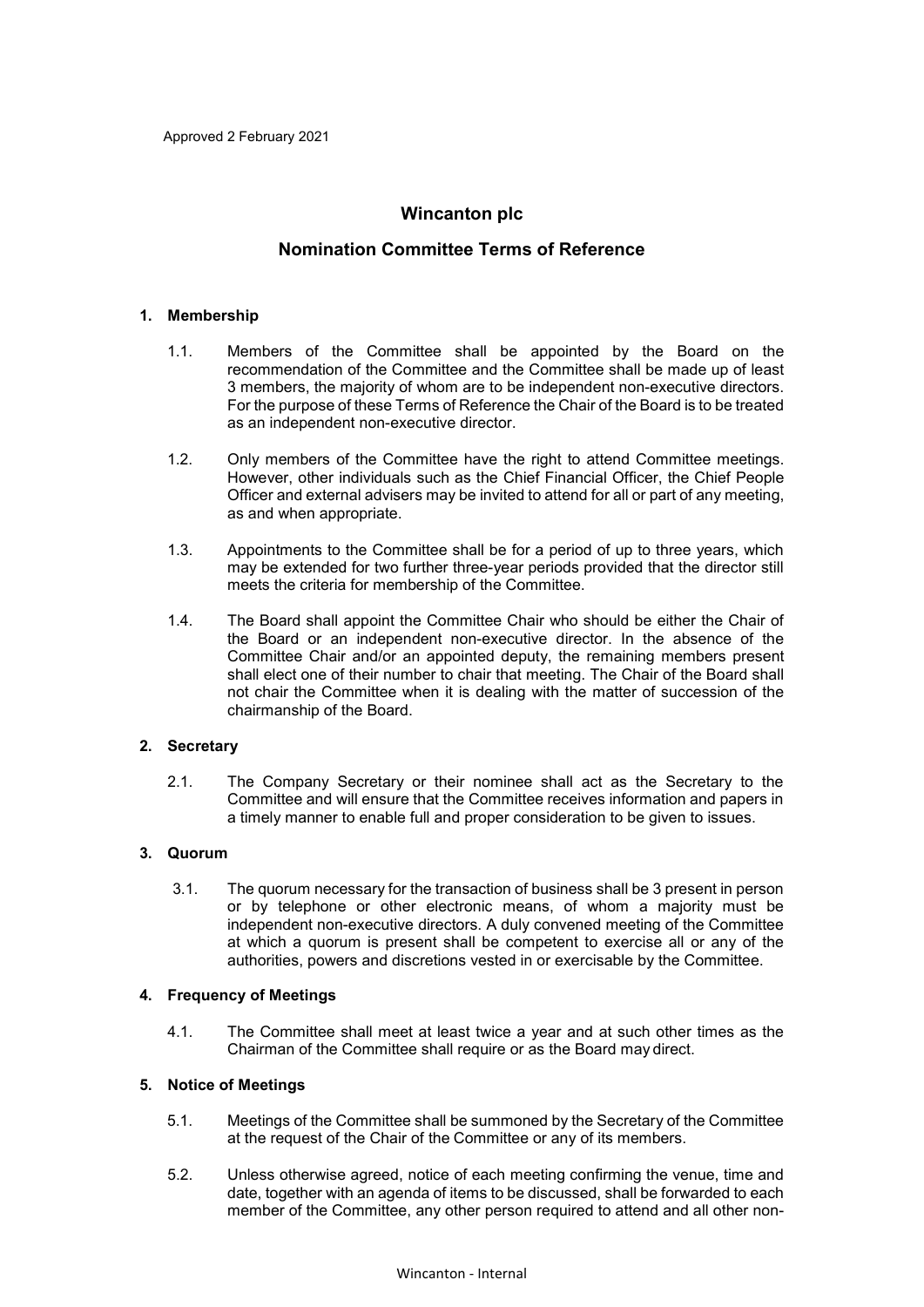executive directors, in advance of the meeting and, other than in exceptional circumstances, no later than 5 working days before the date of the meeting.

Supporting papers shall be sent to Committee members and to other attendees, as appropriate, at the same time.

#### **6. Minutes of Meetings**

- 6.1. The Secretary shall minute the proceedings and resolutions of all Committee meetings, including the names of those present and in attendance.
- 6.2. Draft minutes of Committee meetings shall be circulated promptly to all members of the Committee and the Chair of the Board and, once agreed, to all other members of the Board, unless, exceptionally, it would be inappropriate to do so.

#### **7. Engagement with Shareholders**

7.1. The Chair of the Committee shall attend the Annual General Meeting to respond to any shareholder questions on the Committee's activities. In addition, the Committee Chair should seek engagement with shareholders on significant matters related to the Committee's areas of responsibility.

### **8. Duties**

The Committee should carry out the following duties for the parent company, major subsidiary undertakings and the group as a whole, as appropriate.

The Committee shall

- 8.1. Regularly review the structure, size and composition (including the skills, knowledge, experience and diversity) required of the Board, and make recommendations to the Board with regard to any changes;
- 8.2. Ensure plans are in place for orderly succession to board and senior management positions, and oversee the development of a diverse pipeline for succession, taking into account the challenges and opportunities facing the company, and the skills and expertise needed on the board in the future;
- 8.3. Keep under review the leadership needs of the organisation, both executive and non-executive, with a view to ensuring the continued ability of the organisation to compete effectively in the marketplace;
- 8.4. Keep up to date and fully informed about strategic issues and commercial changes affecting the Company and the market in which it operates;
- 8.5. Be responsible for identifying and nominating for the approval of the Board, candidates to fill board vacancies as and when they arise;
- 8.6. Before any appointment is made by the Board, evaluate the balance of skills, knowledge, experience and diversity on the Board, and, in the light of this evaluation, prepare a description of the role and capabilities required for a particular appointment. In identifying suitable candidates the Committee shall:
	- 8.6.1. use open advertising or the services of external advisers to facilitate the search;
	- 8.6.2. consider candidates from a wide range of backgrounds; and
	- 8.6.3. consider candidates on merit and against objective criteria with due regard for the benefits of diversity on the Board, taking care that appointees have enough time available to devote to the position.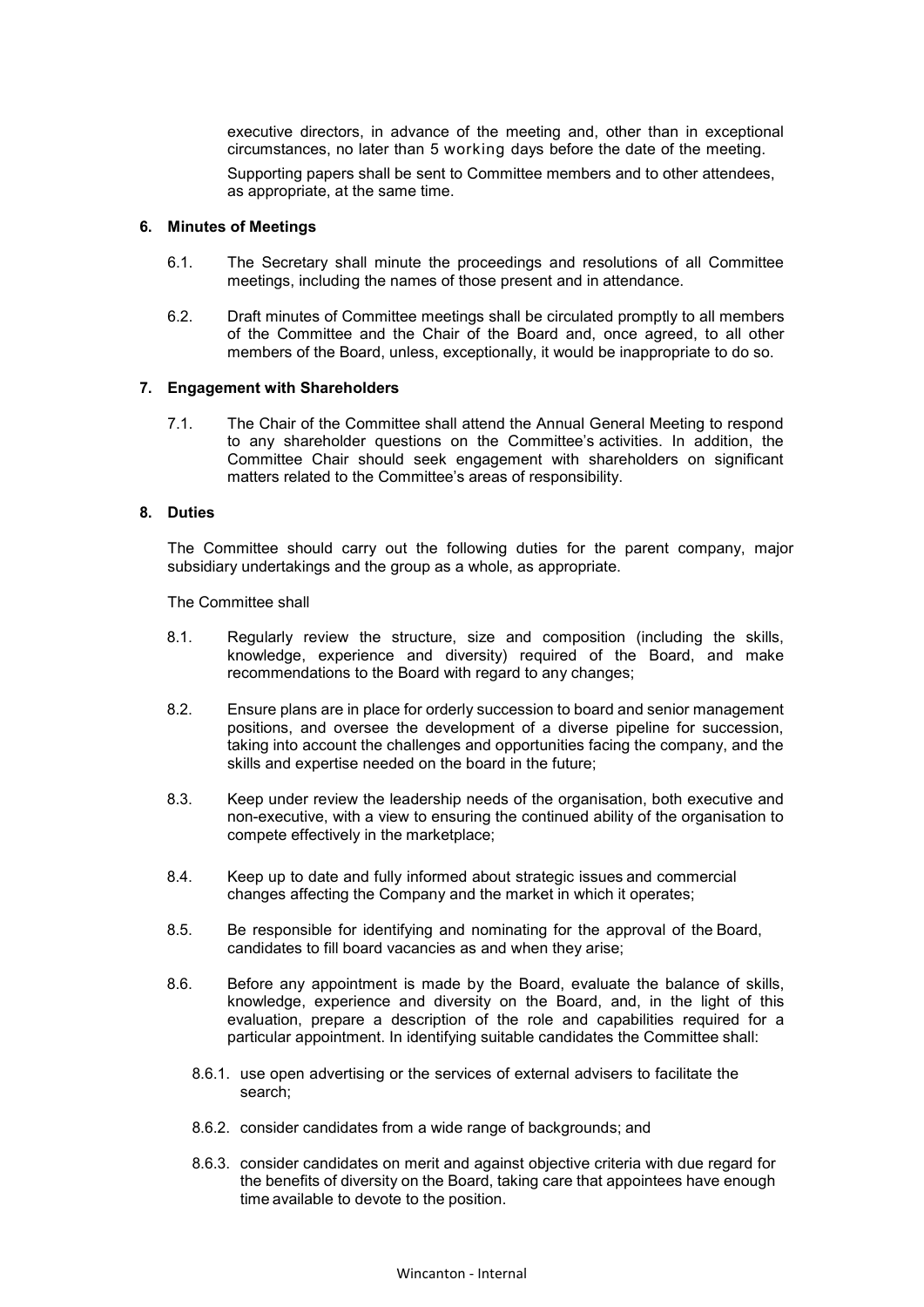- 8.7. For the appointment of a Chair, the Committee should prepare a job specification, including the time commitment expected. A proposed Chair's other significant commitments should be disclosed to the Board before appointment and any changes to the Chair's commitments should be reported to the Board as they arise;
- 8.8. Prior to the appointment of a Director, other significant time commitments should be disclosed and any additional future commitment should not be undertaken without prior approval of the Board. The proposed appointee should also be required to disclose any other business interests that may result in a conflict of interest. These must be authorised by the Board prior to appointment. Any future business interests that could result in a conflict of interest must not be undertaken without prior authorisation of the Board. The Committee shall review at least annually any conflict of interest authorisations given by the Board, to check it is appropriate for the relevant matters to remain authorised;
- 8.9. Ensure that, on appointment to the Board, non-executive directors receive a formal letter of appointment setting out clearly what is expected of them in terms of time commitment, committee service and involvement outside board meetings;
- 8.10. Following the Board's review of the Board and Committee performance evaluation process, consider any results that relate to the composition of the Board and succession planning;
- 8.11. Review annually the time required from non-executive directors referring to the results of the performance evaluation in order to assess whether the nonexecutive directors are spending enough time to fulfil their duties; and
- 8.12. Work and liaise as necessary with other board committees, ensuring the interaction between committees and with the board is reviewed regularly.

The Committee shall also make recommendations to the Board concerning:

- 8.13. Any changes needed to the succession planning process if its periodic assessment indicates the desired outcomes have not been achieved;
- 8.14. The re-appointment of any non-executive director at the conclusion of their specified term of office, having given due regard to their performance and ability to continue to contribute to the Board in the light of the knowledge, skills and experience required;
- 8.15. The re-election by shareholders of any director under the annual re-election provisions of the Code, having due regard to their performance and ability , and why their contribution is important to the Company's long-term success in the light of the knowledge, skills and experience required and the need for progressive refreshing of the Board taking into account the length of service of individual Directors, the Chair and the Board as a whole;
- 8.16. Any matters relating to the continuation in office of any director at any time including the suspension or termination of service of an executive director as an employee of the Company subject to the provisions of the law and the director's service contract; and
- 8.17. The appointment of any director to executive or other office other than to the positions of Chairman and Chief Executive, the recommendation for which would be considered at a meeting of the full Board.
- **9.** Reporting Responsibilities
	- 9.1. The Committee Chair shall report formally to the Board on its proceedings after each meeting on all matters within its duties and responsibilities.